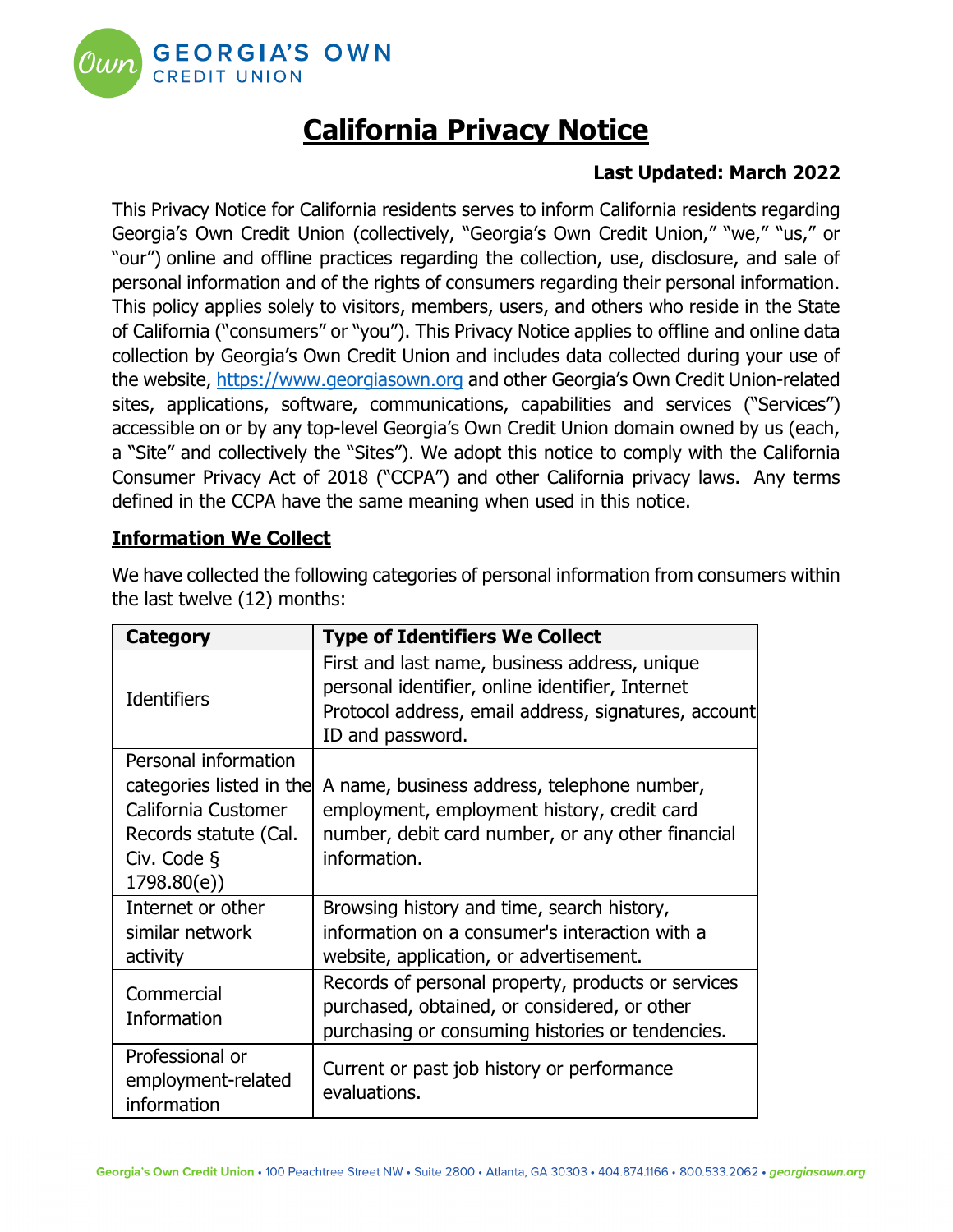| Inferences drawn<br>from other personal<br>information | Profile reflecting a person's preferences, behavior,<br>attitudes, and social media account information. |
|--------------------------------------------------------|----------------------------------------------------------------------------------------------------------|
|--------------------------------------------------------|----------------------------------------------------------------------------------------------------------|

## **Categories of Sources of Information We Collect**

We obtain Personal Information from the following categories of sources:

- Directly from our members or their agents. For example, from applications or information that members input into our mobile app.
- Indirectly from our members or their agents. For example, through information we collect from our clients in the course of providing Services to them.
- Directly and indirectly from activity on our website (https://www.georgiasown.org). For example, from website usage details that are collected automatically. In addition, like many companies, we use "cookies " which are small text files a website can use to recognize repeat users, facilitate the user's ongoing access to and use of the site and to track usage behavior of, for example, the webpages you visit.
- From social media websites, such as Facebook, Twitter, and LinkedIn.
- From credit reporting agencies.
- From other financial institutions. For example, through mergers and acquisions.
- From third parties that assist us in providing certain transactions and services (e.g. payment processing, hosting).

## **How We Use Information We Collect**

We use your personal data in ways that are compatible with the purposes for which it was collected or authorized by you, including for the following purposes:

| Category           | <b>The Purpose for Collection</b>                                                                |
|--------------------|--------------------------------------------------------------------------------------------------|
| <b>Identifiers</b> | 1. To present, operate or improve the Site and Services,<br>including analysis of Site activity; |
|                    | 2. To inform you about Services and products available<br>from Georgia's Own Credit Union;       |
|                    | 3. To authorize access to our Sites and Services;                                                |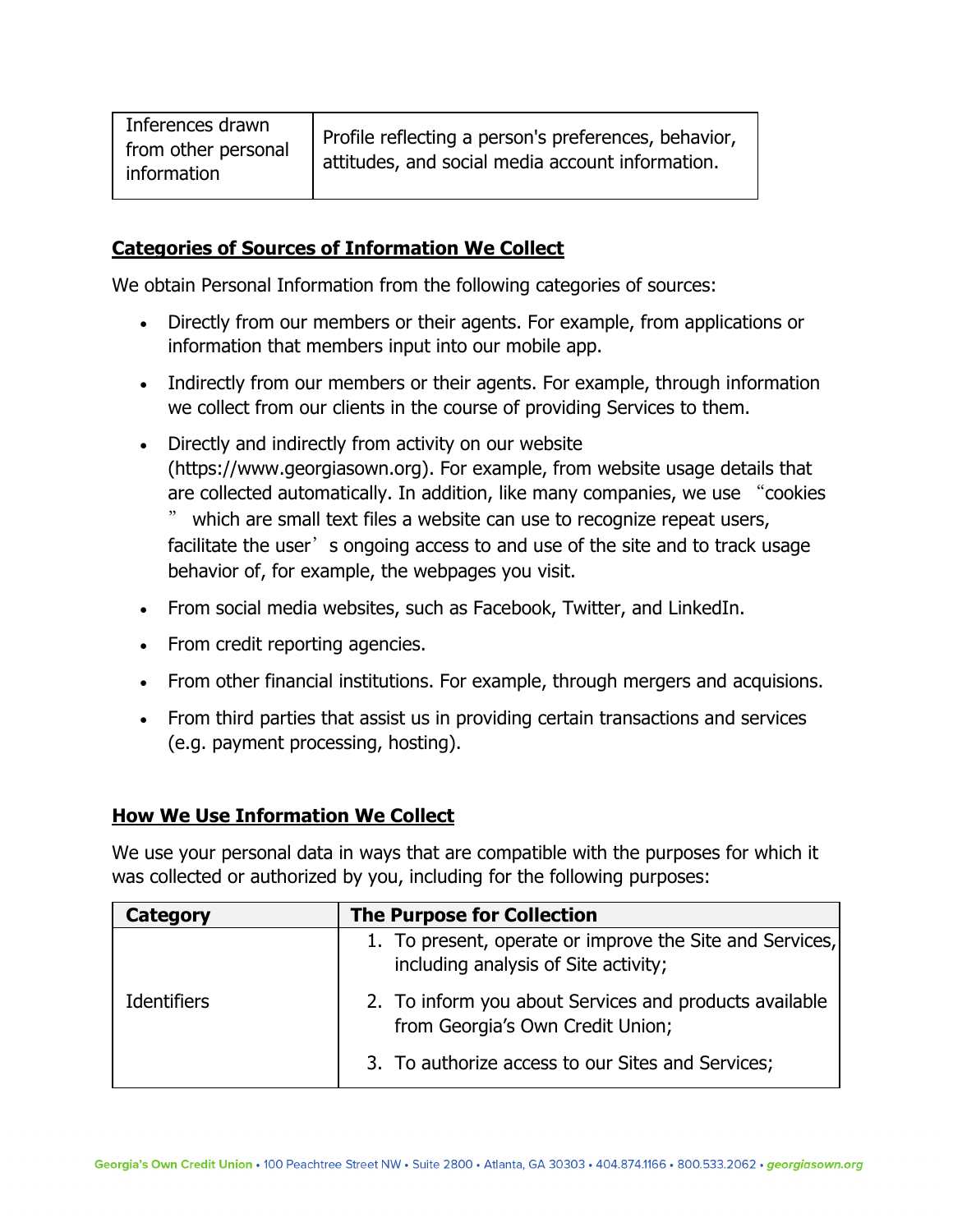| 4. To provide, maintain, administer or expand the<br>Services, performing business analyses, or for other<br>internal purposes to support, improve or enhance our<br>business, the Services, and other products and<br>services we offer;                                                                                                                                                            |
|------------------------------------------------------------------------------------------------------------------------------------------------------------------------------------------------------------------------------------------------------------------------------------------------------------------------------------------------------------------------------------------------------|
| 5. To offer and administer programs;                                                                                                                                                                                                                                                                                                                                                                 |
| 6. To customize or tailor your experience of the<br>Services;                                                                                                                                                                                                                                                                                                                                        |
| 7. To administer content, promotion, sweepstakes,<br>surveys, voting polls or other Site features;                                                                                                                                                                                                                                                                                                   |
| 8. To communicate about, and administer your<br>participation in, special programs, surveys, contests,<br>online campaigns, online programs, sweepstakes,<br>and other offers or promotions, and to deliver<br>pertinent emails;                                                                                                                                                                     |
| 9. To send you marketing information and other non-<br>transactional communications via email, telephone<br>calls, SMS, or push notifications about us as<br>necessary for our legitimate interest in conducting<br>director marketing or to the extent that you have<br>provided prior consent;                                                                                                     |
| 10. With your consent as required by applicable law, we<br>may send marketing and/or service-related text<br>messages to your mobile device. You may opt out of<br>receiving these messages by following the prompt in<br>an individual message or updating your<br>"Notifications" preferences under the website settings<br>or the mobile application settings that control push<br>notifications. |
| 11. To secure our Services, including to authenticate<br>Users;                                                                                                                                                                                                                                                                                                                                      |
| 12. To use statistical information that we collect in any<br>way permitted by law, including from third parties in<br>connection with their commercial and marketing<br>efforts;                                                                                                                                                                                                                     |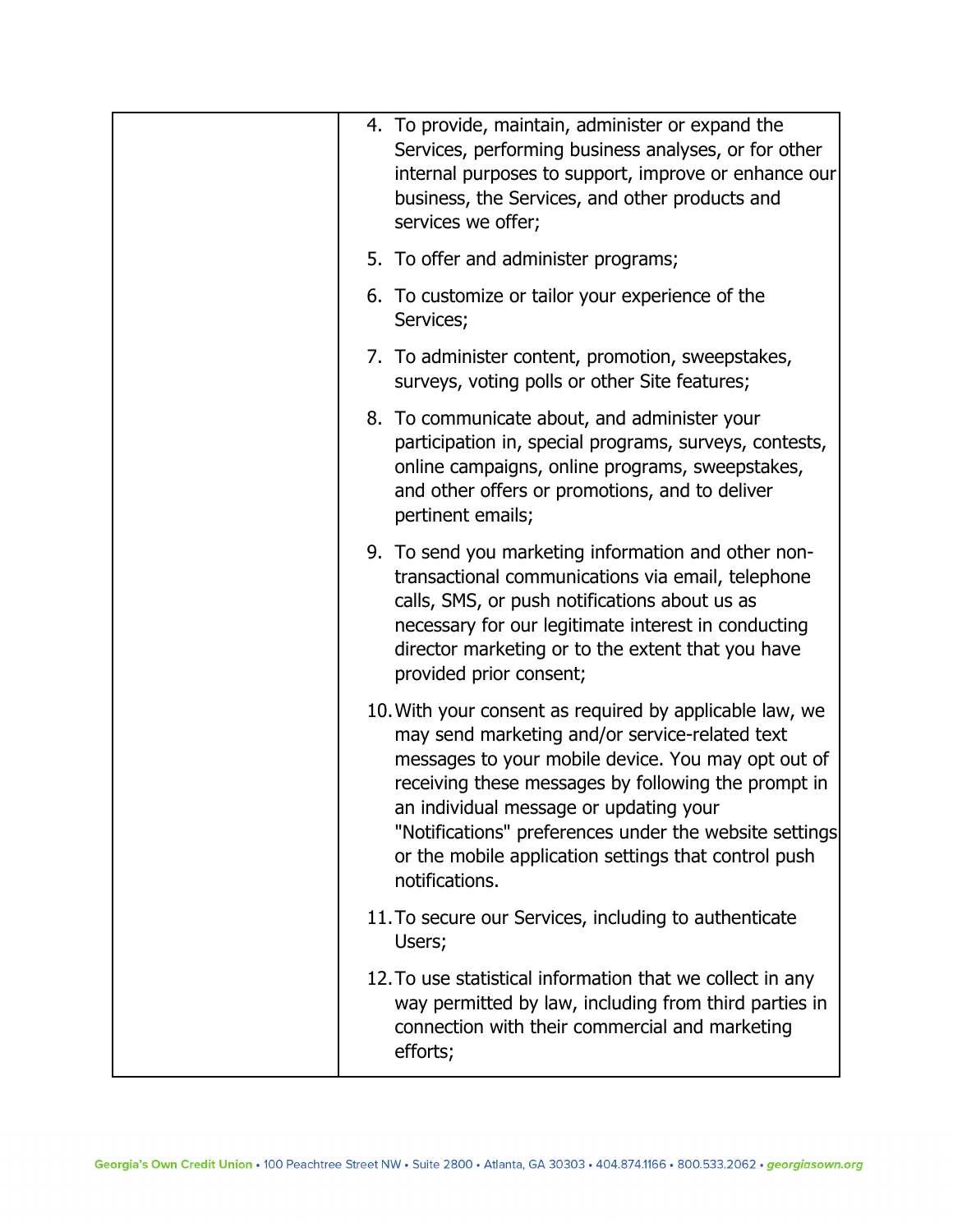|                                                                                                                             | 13. To respond to and support Users regarding their use<br>of the Sites and Services;                                                                                                                                                      |
|-----------------------------------------------------------------------------------------------------------------------------|--------------------------------------------------------------------------------------------------------------------------------------------------------------------------------------------------------------------------------------------|
|                                                                                                                             | 14. To comply with all applicable legal requirements;                                                                                                                                                                                      |
|                                                                                                                             | 15. To enforce our Terms of Use and other agreements;                                                                                                                                                                                      |
|                                                                                                                             | 16. To perform data analysis and testing;                                                                                                                                                                                                  |
|                                                                                                                             | 17. To investigate possible fraud or other violations of<br>our Terms of Use or this Privacy Policy and/or<br>attempts to harm our Users;                                                                                                  |
|                                                                                                                             | 18. To resolve disputes;                                                                                                                                                                                                                   |
|                                                                                                                             | 19. To otherwise fulfill the purpose for which the<br>information was provided.                                                                                                                                                            |
|                                                                                                                             | 20. To present, operate or improve the Site and Services,<br>including analysis of Site activity;                                                                                                                                          |
|                                                                                                                             | 21. To inform you about Services and products available<br>from Georgia's Own Credit Union;                                                                                                                                                |
|                                                                                                                             | 22. To authorize access to our Sites and Services;                                                                                                                                                                                         |
| Personal information<br>categories listed in the<br>California Customer<br>Records statute (Cal. Civ.<br>Code § 1798.80(e)) | 23. To provide, maintain, administer or expand the<br>Services, performing business analyses, or for other<br>internal purposes to support, improve or enhance our<br>business, the Services, and other products and<br>services we offer; |
|                                                                                                                             | 24. To offer and administer programs;                                                                                                                                                                                                      |
|                                                                                                                             | 25. To customize or tailor your experience of the<br>Services;                                                                                                                                                                             |
|                                                                                                                             | 26. To administer content, promotion, sweepstakes,<br>surveys, voting polls or other Site features;                                                                                                                                        |
|                                                                                                                             | 27. To communicate about, and administer your<br>participation in, special programs, surveys, contests,<br>online campaigns, online programs, sweepstakes,<br>and other offers or promotions, and to deliver<br>pertinent emails;          |
|                                                                                                                             | 28. To send you marketing information and other non-<br>transactional communications via email, telephone                                                                                                                                  |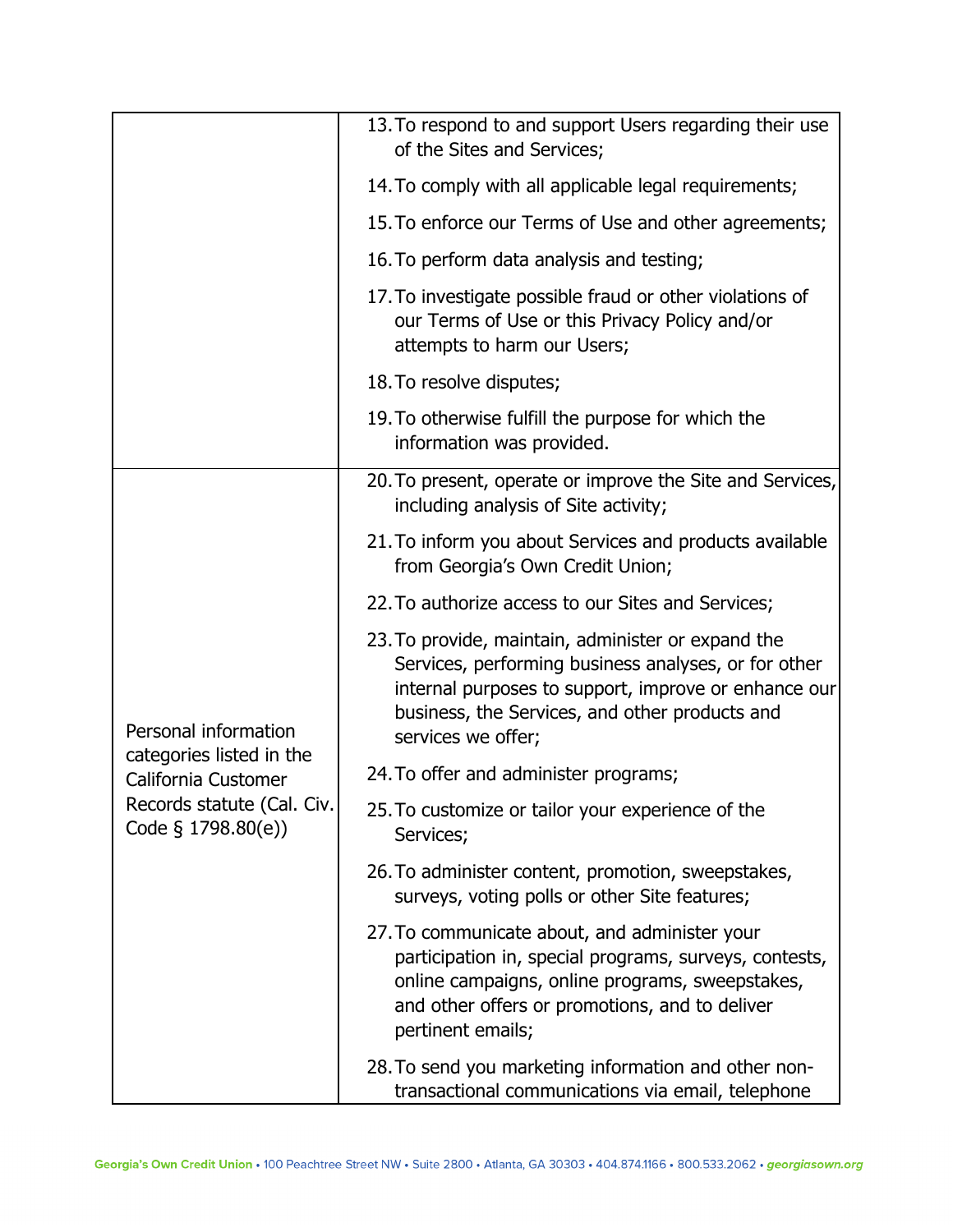|                                               | calls, SMS, or push notifications about us as<br>necessary for our legitimate interest in conducting<br>director marketing or to the extent that you have<br>provided prior consent;                                                                                                                                                                                                                 |
|-----------------------------------------------|------------------------------------------------------------------------------------------------------------------------------------------------------------------------------------------------------------------------------------------------------------------------------------------------------------------------------------------------------------------------------------------------------|
|                                               | 29. With your consent as required by applicable law, we<br>may send marketing and/or service-related text<br>messages to your mobile device. You may opt out of<br>receiving these messages by following the prompt in<br>an individual message or updating your<br>"Notifications" preferences under the website settings<br>or the mobile application settings that control push<br>notifications. |
|                                               | 30. To improve our Site and Services;                                                                                                                                                                                                                                                                                                                                                                |
|                                               | 31. To secure our Services, including to authenticate<br>Users;                                                                                                                                                                                                                                                                                                                                      |
|                                               | 32. To use statistical information that we collect in any<br>way permitted by law, including from third parties in<br>connection with their commercial and marketing<br>efforts;                                                                                                                                                                                                                     |
|                                               | 33. To respond to and support Users regarding their use<br>of the Sites and Services;                                                                                                                                                                                                                                                                                                                |
|                                               | 34. To comply with all applicable legal requirements;                                                                                                                                                                                                                                                                                                                                                |
|                                               | 35. To enforce our Terms of Use and other agreements;                                                                                                                                                                                                                                                                                                                                                |
|                                               | 36. To perform data analysis and testing;                                                                                                                                                                                                                                                                                                                                                            |
|                                               | 37. To investigate possible fraud or other violations of<br>our Terms of Use or this Privacy Policy and/or<br>attempts to harm our Users;                                                                                                                                                                                                                                                            |
|                                               | 38. To resolve disputes;                                                                                                                                                                                                                                                                                                                                                                             |
|                                               | 39. To otherwise fulfill the purpose for which the<br>information was provided.                                                                                                                                                                                                                                                                                                                      |
| Internet or other similar<br>network activity | 40. To authorize access to our Sites and Services.                                                                                                                                                                                                                                                                                                                                                   |
|                                               | 41. To provide you with Services.                                                                                                                                                                                                                                                                                                                                                                    |
|                                               | 42. To offer and administer programs.                                                                                                                                                                                                                                                                                                                                                                |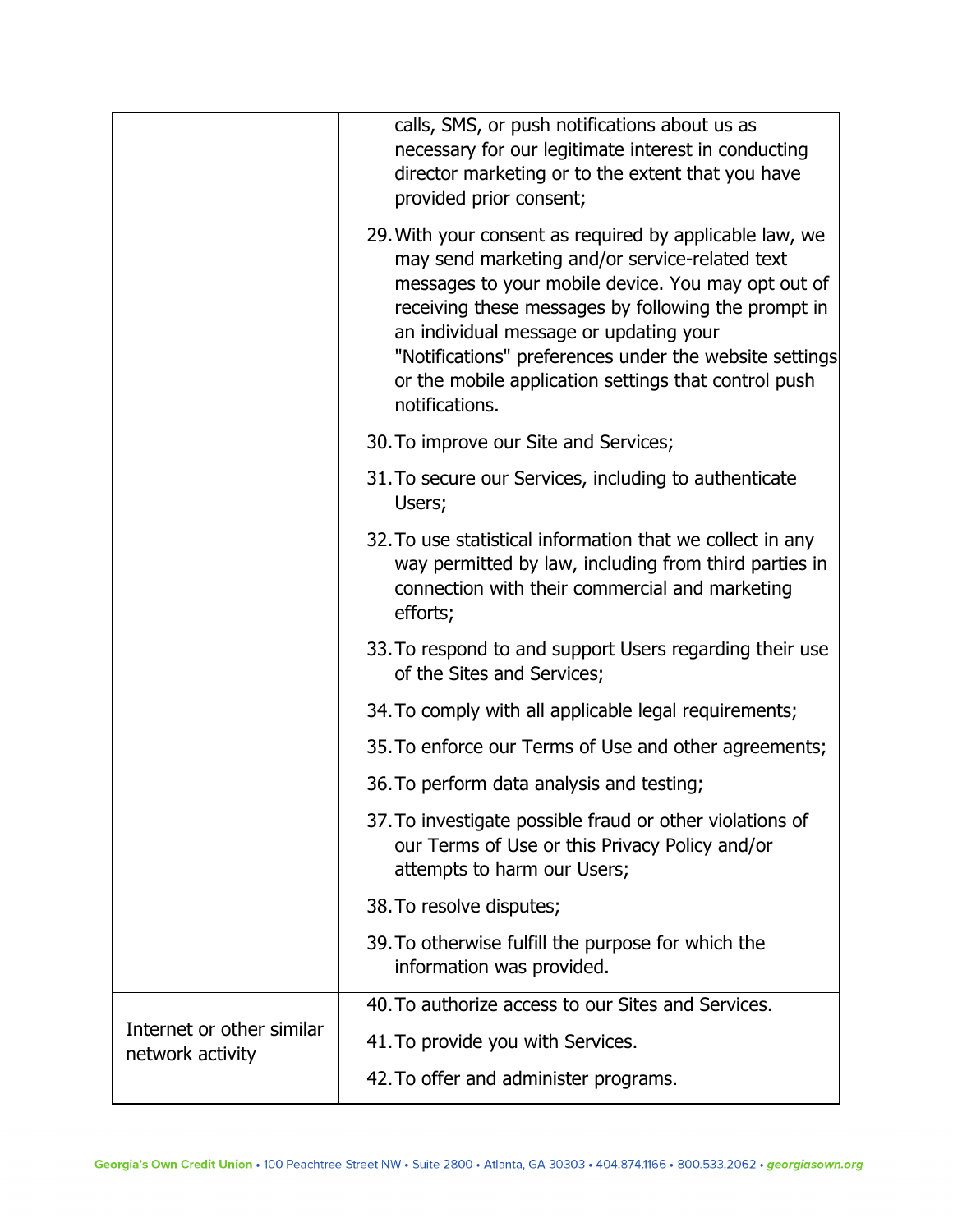|                                                        | 43. To administer content, promotion, survey or other<br>Site features.                                                                                     |
|--------------------------------------------------------|-------------------------------------------------------------------------------------------------------------------------------------------------------------|
|                                                        | 44. To improve our customer service.                                                                                                                        |
|                                                        | 45. To respond to and support users regarding their use<br>of the Sites and Services.                                                                       |
|                                                        | 46. To provide you with Services.                                                                                                                           |
|                                                        | 47. To offer and administer programs.                                                                                                                       |
|                                                        | 48. To comply with all applicable legal requirements.                                                                                                       |
| <b>Commercial Information</b>                          | 49. To facilitate registration or access or otherwise<br>onboard a consumer as part of a new customer<br>relationship.                                      |
|                                                        | 50. To respond to customer service inquiries initiated by<br>the consumer.                                                                                  |
|                                                        | 51. To improve products and services.                                                                                                                       |
| Professional or<br>employment-related<br>information   | 52. To comply with all applicable legal requirements                                                                                                        |
|                                                        | 53. To provide you with Services.                                                                                                                           |
| Inferences drawn from<br>other personal<br>information | 54. To offer and administer programs.                                                                                                                       |
|                                                        | 55. To administer content, promotion, survey or other<br>Site features.                                                                                     |
|                                                        | 56. To communicate about, and administer your<br>participation in, special programs, online campaigns,<br>online programs, and to deliver pertinent emails. |
|                                                        | 57. To improve our customer service.                                                                                                                        |
|                                                        | 58. To respond to and support users regarding their use<br>of the Sites and Services.                                                                       |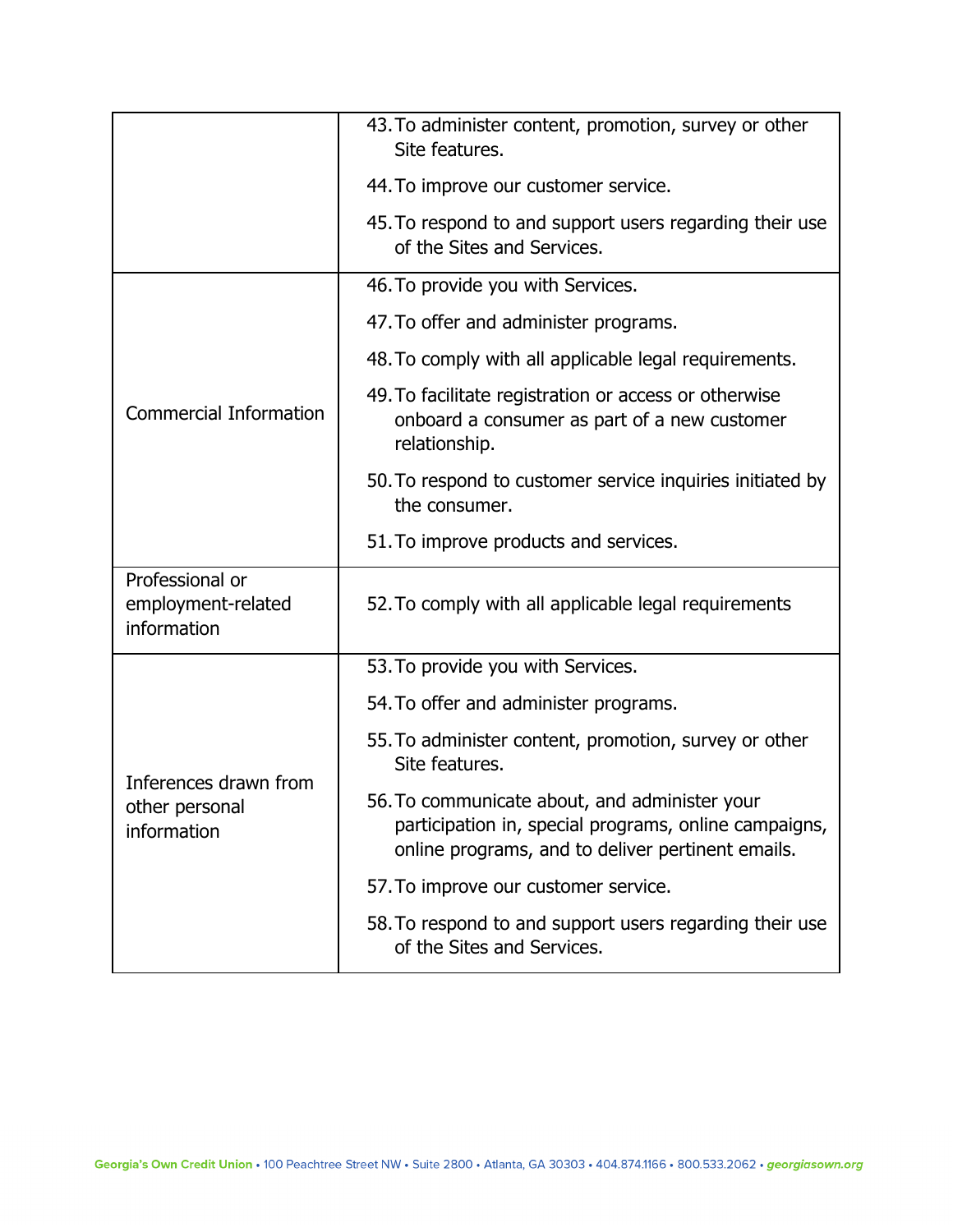# **Disclosure of Personal Information**

We may disclose your Personal Information for business purposes as allowed by law. Specifically, we share Personal Information with third-parties, such as, joint marketing partners, service providers, and other companies, organizations or individuals outside of Georgia<sup>'</sup> s Own Credit Union if we have a good-faith belief that access, use, preservation or disclosure of the information is reasonably necessary to:

- Fulfill any purpose for which you provide it;
- Meet or ensure compliance with any applicable law, regulation, legal process or enforceable governmental request;
- Enforce applicable Terms of Use, including investigation of potential violations;
- Detect, prevent, or otherwise address fraud, security or technical issues;
- Protect against harm to the rights, property, assets or safety of Georgia's Own Credit Union, our members or the public, content found on the Services, or to protect the Services from unauthorized use or misuse, as required or permitted by law;
- Facilitate a business transfer, such as to a buyer or other successor in the event of merger, acquisition, consolidation, divestiture, change in control, dissolution or other sale or transfer of some or all of Georgia's Own Credit Union 's assets, whether as a going concern or as part of bankruptcy, liquidation or similar proceeding, in which Personal Information held by Georgia's Own Credit Union about its members and users will be among the assets to be transferred, and any such successor may use your information for the same purposes set forth in the Privacy Policy.
- Process your transactions, maintain your account(s), and provide information to credit reporting agencies;
- Undertake research and development;
- Jointly market with other financial companies;
- Market our products and services to you;
- For any other purpose disclosed when you provide the information; and,
- When we obtain your consent to do so.

## **No Sale Policy**

Georgia's Own does not sell member or consumer data. Because we do not sell member or consumer data, there is no opt-out for the selling of data provided on our website.

## **Privacy Rights Specific to Californians**

Under the California Consumer Privacy Act, California residents have specific rights regarding their personal information. This section describes Californians' rights and explains how California residents can exercise those rights.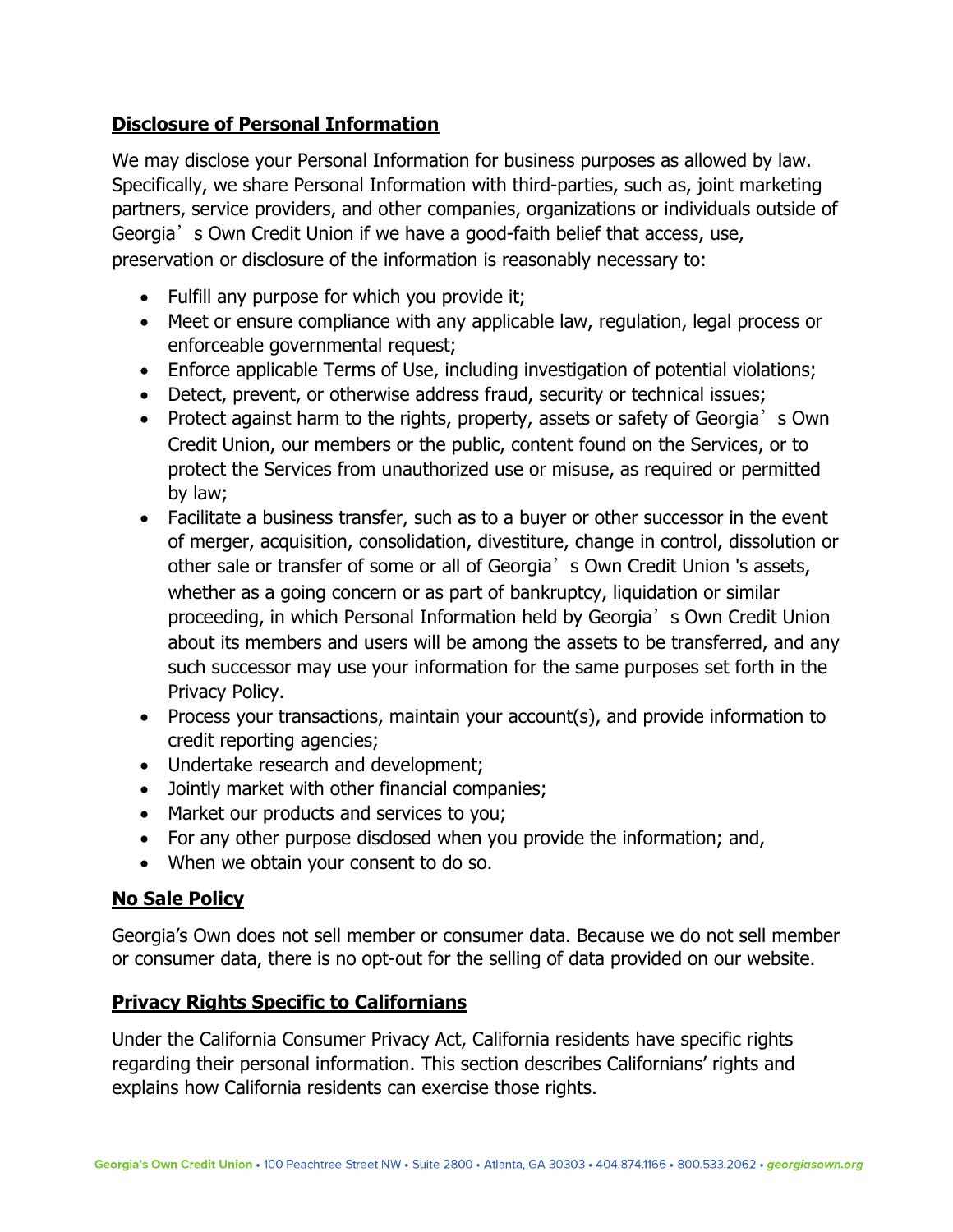**Right to Access Your Data.** You have the right to request that we disclose certain information to you about our collection, use and disclosure of your Personal Information over the past twelve (12) months. Any disclosures we provide will only cover the 12 month period preceding the receipt of your request. The response we provide will also explain the reasons we cannot comply with a request, if applicable.

**Right to Data Portability.** You have the right to a "portable" copy of your Personal Information that you have submitted to us. Generally, this means that the information provided shall be in a portable and, to the extent technically feasible, readily useable format that allows you to transmit this information to another entity without hindrance.

**Right to Delete Your Data.** You have the right to request that we delete any of your Personal Information that we collected from you and retained, subject to certain exceptions. Once we receive and confirm your verifiable consumer request, we will delete (and direct our service providers to delete) your Personal Information from our records, unless an exception applies.

**Right to Non-Discrimination for the Exercise of Your Privacy Rights.** You have the right not to receive discriminatory treatment by us for exercising your privacy rights conferred by the California Consumer Privacy Act.

#### **Exercising Request to Access, Data Portability, and Deletion Rights**

To exercise the request to know, data portability, and deletion rights described above, please submit a verifiable consumer request to us by either:

- Calling us at 800.533.2062 ext. 6098
- Emailing [privacy@georgiasown.org](mailto:privacy@georgiasown.org)
- Visiting [georgiasown.org/ccpa-policy/ccpa-request/](https://www.georgiasown.org/ccpa-request/)
- Visiting one of our branch locations.

You may only make a verifiable consumer request for access or data portability twice within a 12-month period.

We cannot respond to your request or provide you with personal information if we cannot verify your identity or authority to make the request and confirm the personal information relates to you. We will only use personal information provided in a verifiable consumer request to verify the requestor's identity or authority to make the request.

You may also designate an "authorized agent" to exercise your privacy rights on your behalf. In order to designate an authorized agent to make a request on your behalf, you must provide a valid power of attorney, the requester's valid government-issued identification, and the authorized agent's valid government issued identification.

Upon receiving your request, we will confirm receipt of your request by email, telephone or written correspondence. To help protect your privacy and maintain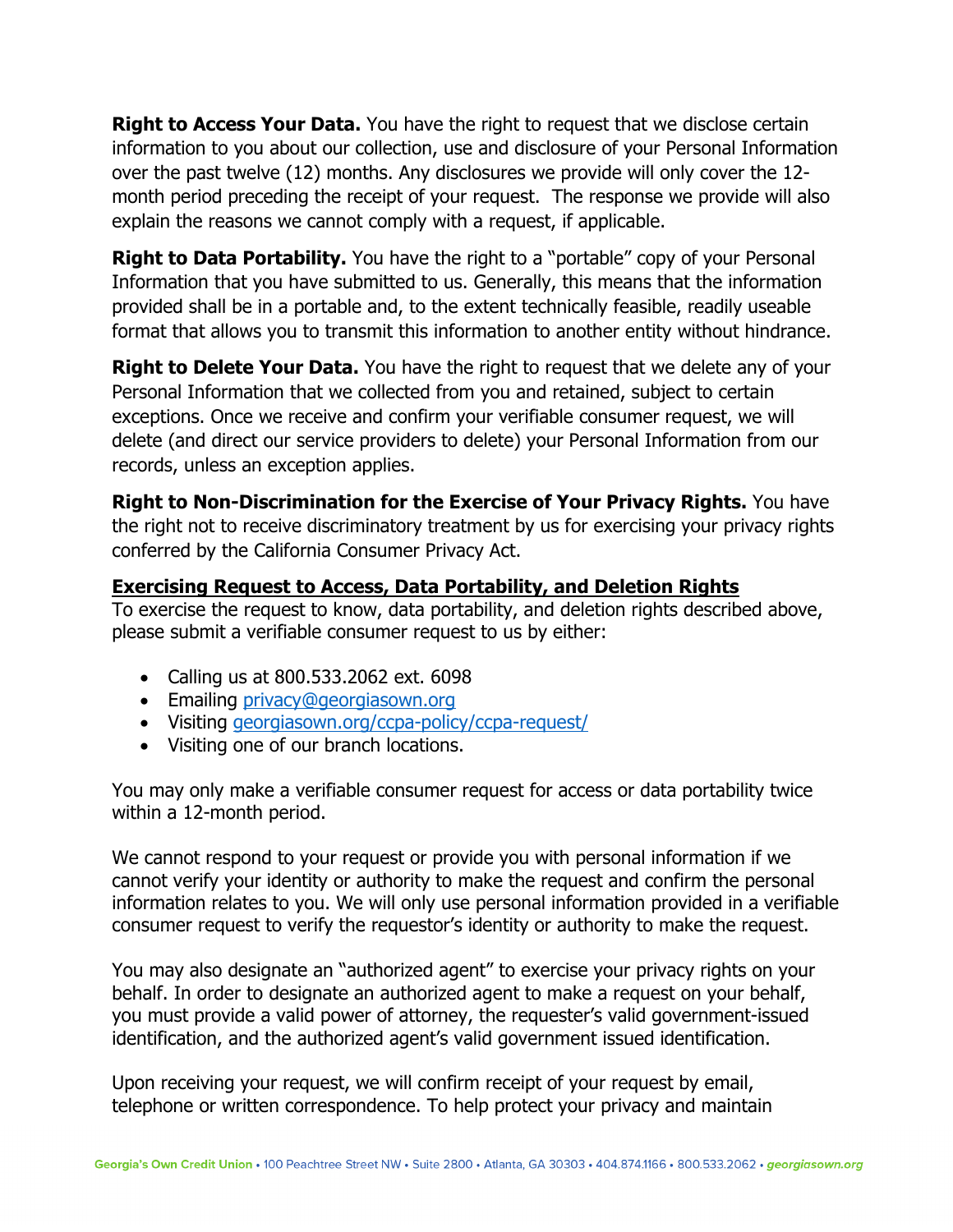security, we may take steps to verify your identity before granting you access to the information. In some instances, such as a request to delete personal information, we may first separately confirm that you would like for us to in fact delete your personal information before acting on your request.

It is our goal to respond to a verifiable request within 45 days of its receipt. If we require more time (up to 90 days), we will inform you of the reason and extension period in writing. The Credit Union will provide notice by mail or electronically to account holders as allowed by law; and by mail or electronically to non-account holders, at your option, and as allowed by law. Any disclosures we provide will only cover the 12-month period preceding the verifiable consumer request's receipt.

In some cases, our ability to uphold these rights for you may depend upon our obligations to process Personal Information for security, safety, fraud prevention reasons, compliance with regulatory or legal requirements, listed below, or because processing is necessary to deliver the services you have requested. Where this is the case, we will inform you of specific details in response to your request.

We may deny your deletion request if we are unable to verify your request or retaining the information is necessary for us or our service providers to:

- Complete the transaction for which we collected the Personal Information, provide a good or service that you requested, take actions reasonably anticipated within the context of our ongoing business relationship with you, or otherwise perform our contract with you;
- Detect security incidents, protect against malicious, deceptive, fraudulent, or illegal activity, or prosecute those responsible for such activities;
- Debug products to identify and repair errors that impair existing intended functionality;
- Exercise free speech, ensure the right of another consumer to exercise their free speech rights, or exercise another right provided for by law;
- Comply with the California Electronic Communications Privacy Act (Cal. Penal Code § 1546 seq.);
- Engage in public or peer-reviewed scientific, historical, or statistical research in the public interest that adheres to all other applicable ethics and privacy laws, when the information's deletion may likely render impossible or seriously impair the research's achievement, if you previously provided informed consent;
- Enable solely internal uses that are reasonably aligned with consumer expectations based on your relationship with us;
- Comply with a legal obligation; or
- Make other internal and lawful uses of that information that are compatible with the context in which you provided it.